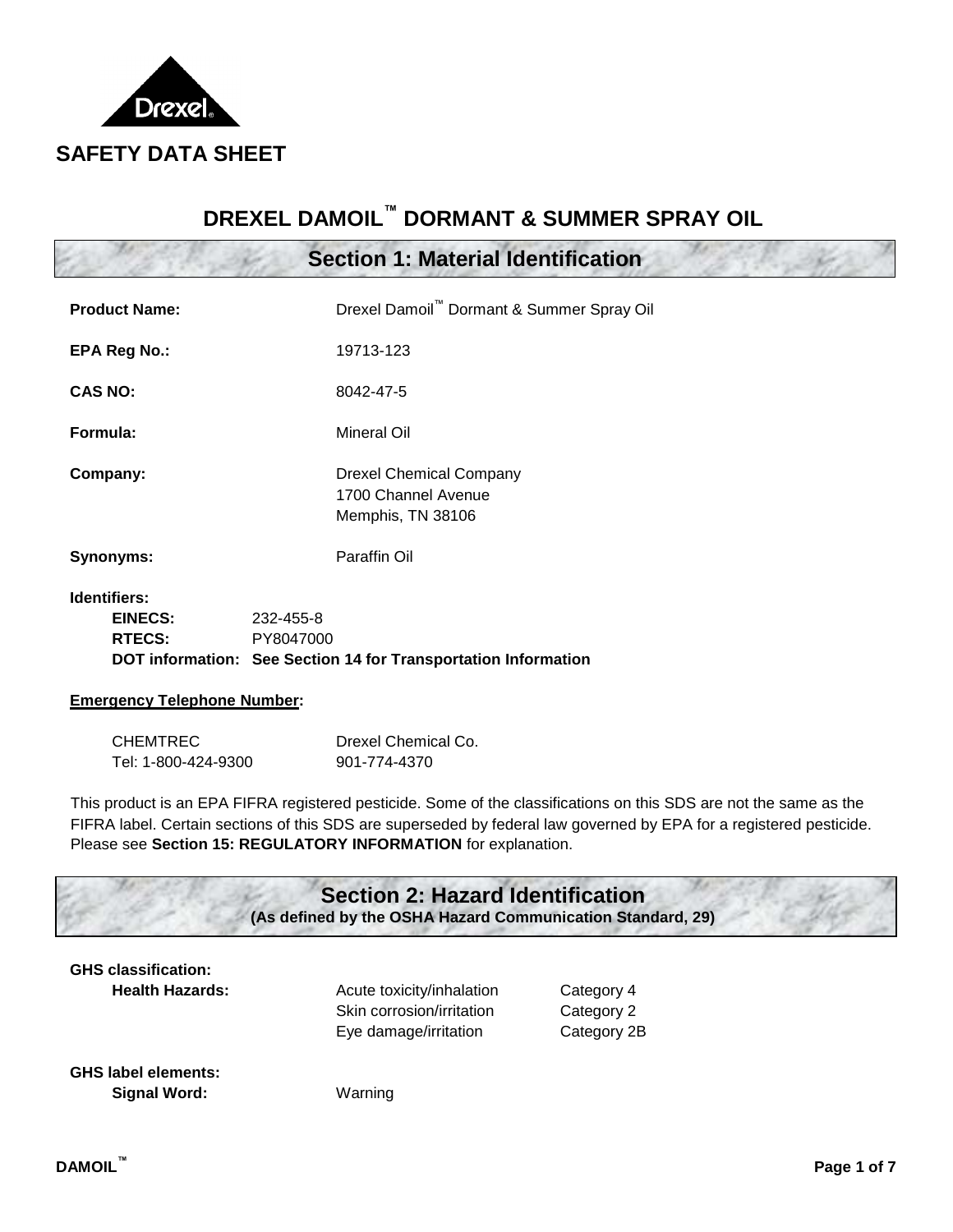

| <b>Hazard Statements:</b>        | Harmful if inhaled.                                                                                                                                                                                                                                                                                                                                                                                                                                                                                                                                                                                                                                                                             |
|----------------------------------|-------------------------------------------------------------------------------------------------------------------------------------------------------------------------------------------------------------------------------------------------------------------------------------------------------------------------------------------------------------------------------------------------------------------------------------------------------------------------------------------------------------------------------------------------------------------------------------------------------------------------------------------------------------------------------------------------|
|                                  | Causes skin irritation.                                                                                                                                                                                                                                                                                                                                                                                                                                                                                                                                                                                                                                                                         |
|                                  | Causes eye irritation.                                                                                                                                                                                                                                                                                                                                                                                                                                                                                                                                                                                                                                                                          |
| <b>Precautionary Statements:</b> |                                                                                                                                                                                                                                                                                                                                                                                                                                                                                                                                                                                                                                                                                                 |
| <b>Prevention:</b>               | Avoid breathing vapors or mist. Use only outdoors or in a well-ventilated area.<br>Wash exposed skin thoroughly after handling. Use gloves chemically resistant to<br>this material. Examples of preferred glove barrier materials include: Neoprene,<br>Nitrile/butadiene rubber ("nitrile" or "NBR") or Polyvinyl chloride ("PVC" or "vinyl").                                                                                                                                                                                                                                                                                                                                                |
| <b>Response:</b>                 | If inhaled: Remove person to fresh air and keep comfortable for breathing.<br>Call Poison Control Center of Doctor if you feel unwell.<br>If on skin: Wash with plenty of water while removing contaminated clothing and<br>shoes. Get medical attention if symptoms occur. Wash clothing before reuse.<br>Destroy contaminated leather items such as shoes, belts, and watchbands.<br>If in eyes: Hold eye open and rinse slowly and gently with water for 15 to 20<br>minutes. Remove contact lenses, if present, after the first 5 minutes, then<br>continue rinsing eyes for at least 10 minutes. If eye irritation persists: get medical<br>attention, preferably from an ophthalmologist. |
| Storage:                         | Store in a cool, dry, well ventilated, and secure area designated specifically for<br>pesticides and away from heat sources.<br>Keep in original containers and keep containers closed when not in use.<br>Do not store in excessive heat. Do not store near children, food, foodstuffs, drugs<br>or potable water supplies.                                                                                                                                                                                                                                                                                                                                                                    |
| Disposal:                        | Dispose of contents/container in accordance with your local or area regulatory<br>authorities.                                                                                                                                                                                                                                                                                                                                                                                                                                                                                                                                                                                                  |
|                                  |                                                                                                                                                                                                                                                                                                                                                                                                                                                                                                                                                                                                                                                                                                 |

| <b>Section 3: Composition Information</b> |                 |           |                  |                   |  |  |  |
|-------------------------------------------|-----------------|-----------|------------------|-------------------|--|--|--|
| <b>Components</b>                         | <b>CAS No.:</b> | % By Wt.: | <b>OSHA PEL:</b> | <b>ACGIH TLV:</b> |  |  |  |
| Active Ingredient:<br><b>Mineral Oil</b>  | 8012-95-1       | 98.0%     | N/A <sub>v</sub> | 5 mg/m $3$        |  |  |  |
| Inert Ingredients:                        | Proprietary     | 2.0%      | N/A              | N/A               |  |  |  |

# **Section 4: First-Aid Measures**

**Eye Contact:** Hold eye open and rinse slowly and gently with water for 15 to 20 minutes. Remove contact lenses, if present, after the first 5 minutes, then continue rinsing eyes for at least 10 minutes. Obtain medical attention without delay, preferably from an ophthalmologist.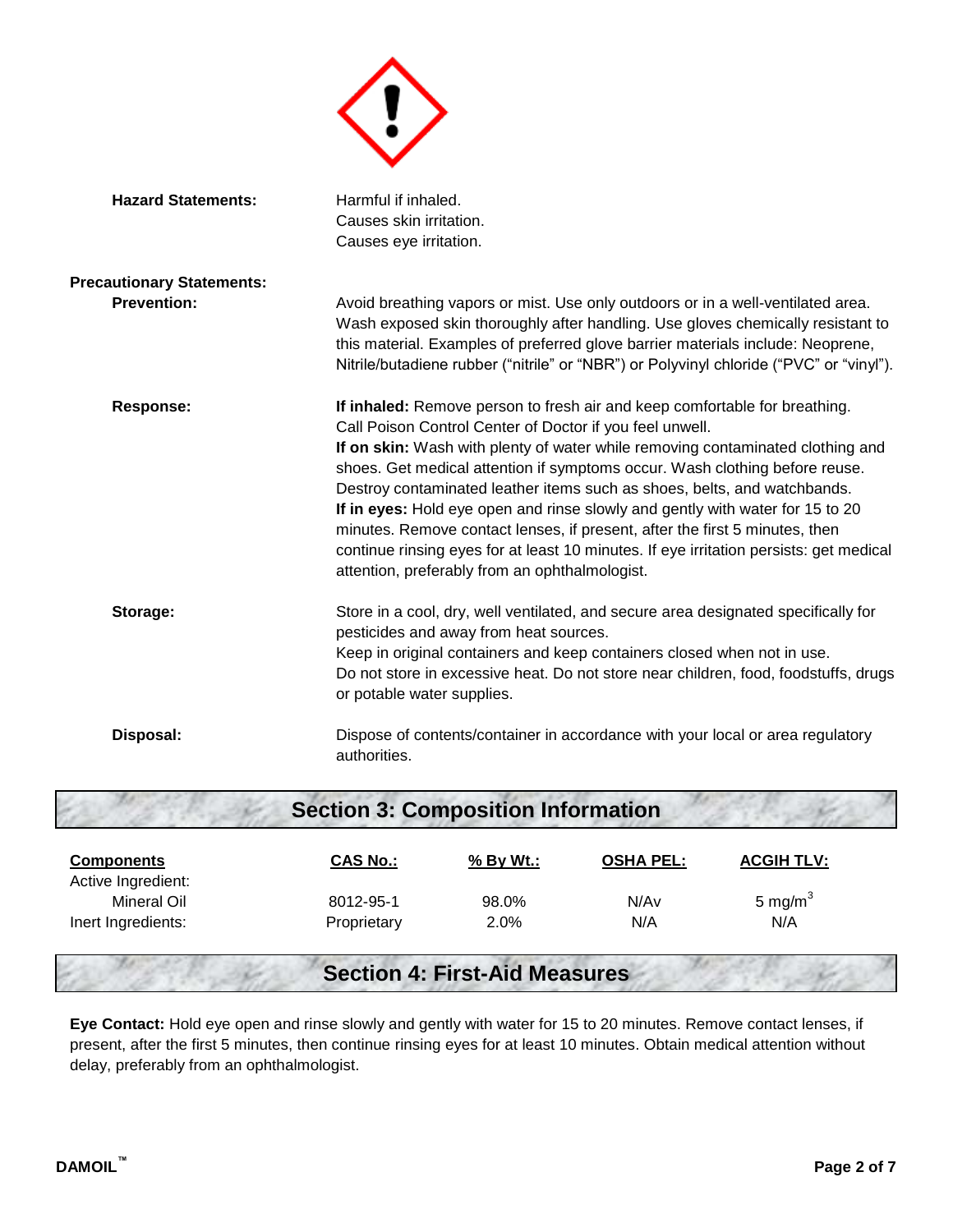**If Swallowed:** Call a poison control center or doctor immediately for treatment advice. Wash out mouth with water. Do not induce vomiting unless told to do so by the poison control center or doctor. Do not give anything by mouth to an unconscious person. Have product label with you when calling a poison control center or doctor.

**Skin Contact:** Immediately flush skin with plenty of water for 15 minutes while removing contaminated clothing and shoes. Wash skin with soap and water. Get medical attention if symptoms occur. Wash clothing before reuse. Destroy contaminated leather items such as shoes, belts, and watchbands.

**If Inhaled:** Move person to fresh air. If person is not breathing, call 911 or an ambulance, then give artificial respiration, preferably mouth-to-mouth, if possible. Loosen tight clothing such as collar, tie, belt or waistband. Call a poison control center or doctor for further treatment advice.

**Note to Physician:** No specific treatment. Treat symptomatically. Contact poison treatment specialist immediately if large quantities have been ingested or inhaled.

# **Section 5: Fire Fighting Measures**

**Fire Hazards:** Low fire hazard. This material must be heated before ignition will occur. May be combustible at high temperature.

**Flammability classification (OSHA 29 CFR 1910.1200):** Non-Combustible **Flash point:** >350°F **Lower flammable limit (% by volume):** N/Av **Upper flammable limit (% by volume):** N/Av

**Fire Fighting Procedures:** Keep people away. Isolate fire and deny unnecessary entry. Evacuate the area and fight the fire from upwind at a safe distance to avoid hazardous vapors or decomposition products. Dike and collect fireextinguishing water to prevent environmental damage and excessive waste runoff.

**Firefighting media:** Use foam, carbon dioxide, or water fog when fighting fires involving this product. Do not use water jet, as this may spread burning material. Minimize the use of water to avoid environmental contamination. Contain all runoff.

### **Special Protective Equipment for Firefighters:**

Wear positive-pressure self-contained breathing apparatus (SCBA) and protective firefighting clothing (includes firefighting helmet, coat, trousers, boots, and gloves). Use full face shield and operate in positive pressure mode.

Hazardous Combustion Products: Carbon oxides (CO, CO<sub>2</sub>), smoke and irritating vapors as products of incomplete combustion.

### **NFPA: Health: Flammability: Reactivity:**

**1 1 0**

**(Rating: 4-Extreme, 3-High, 2-Moderate, 1-Slight, 0-Insignificant)**

### **Section 6: Accidental Release Measures**

### **Steps to be taken if Material is Released or Spilled:**

 Contain spilled material if possible. Small spills: Sweep up. Collect in suitable and properly labeled containers. Large spills: Contact Drexel Chemical Co. for clean-up assistance. See Section 13, Disposal Considerations, for additional information.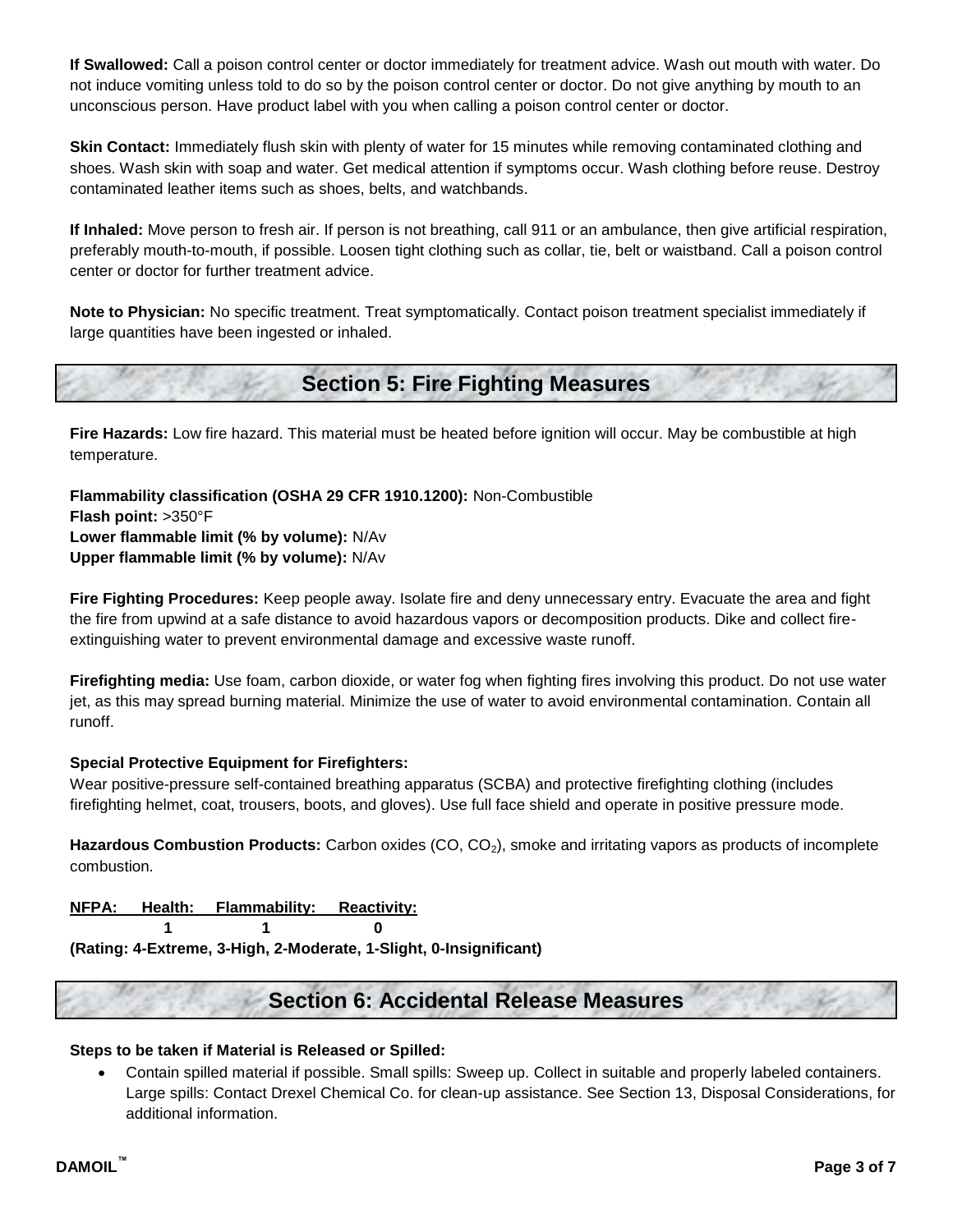#### **Personal Precautions:**

 Isolate area. Keep unnecessary and unprotected personnel from entering the area. Refer to Section 7, Handling, for additional precautionary measures. Spilled material may cause a slipping hazard. Ventilate area of leak or spill. Use appropriate safety equipment. For additional information, refer to Section 8, Exposure Controls and Personal Protection.

**Environmental Precautions:** Prevent from entering into soil, ditches, sewers, waterways and/or groundwater. See Section 12, Ecological Information.

# **Section 7: Handling and Storage**

### **KEEP OUT OF REACH OF CHILDREN**

- **Handling: General Handling:** Avoid contact with eyes, skin, and clothing. Wash thoroughly after handling. Do not swallow. Avoid breathing vapor. Use with adequate ventilation. Wear chemical protective equipment when handling. Keep away from heat, sparks and flame. See Section 8, Exposure Controls and Personal Protection.
- **Storage:** Store in a cool, dry area designated specifically for pesticides and away from heat sources. Keep in original containers and keep containers closed when not in use. Do not store in excessive heat. Do not store near children, food, foodstuffs, drugs or potable water supplies.

### **Section 8: Exposure Controls / Personal Protection**

**Exposure Limits:** TLV Mineral Oil 5 mg/m3

#### **Personal Protection:**

**Eye/Face Protection:** Wear safety glasses with side shields or chemical splash goggles to prevent vapors or mists from entering the eyes. If using a full face shield, always use safety glasses or goggles along with the face shield to ensure adequate protection of the eyes.

**Skin Protection:** Wear coveralls, long-sleeved shirt and rubber boots. Selection of specific items such as face shield, boots, apron, or full body suit will depend on the task. Safety shower should be located in immediate work area. Remove contaminated clothing immediately, wash skin area with soap and water, and launder clothing before reuse or dispose of properly. Items which cannot be decontaminated, such as shoes, belts and watchbands, should be removed and disposed of properly.

**Hand protection:** Use gloves chemically resistant to this material. Examples of preferred glove barrier materials include: Neoprene, Nitrile/butadiene rubber ("nitrile" or "NBR") or Polyvinyl chloride ("PVC" or "vinyl").

**Respiratory Protection:** Respiratory protection should be worn when there is a potential to exceed the exposure limit requirements or guidelines. When handling in enclosed areas, when large quantities of mists are generated or prolonged exposure is possible in excess of the TLV, use a respirator with either an organic vapor-removing cartridge with a pre-filter approved for pesticides (MSHA/NIOSH approval number prefix TC-23C) or a canister approved for pesticides (MSHA/NIOSH approval number prefix TC-14G).

**Ingestion:** Avoid ingestion of even very small amounts; do not consume or store food or tobacco in the work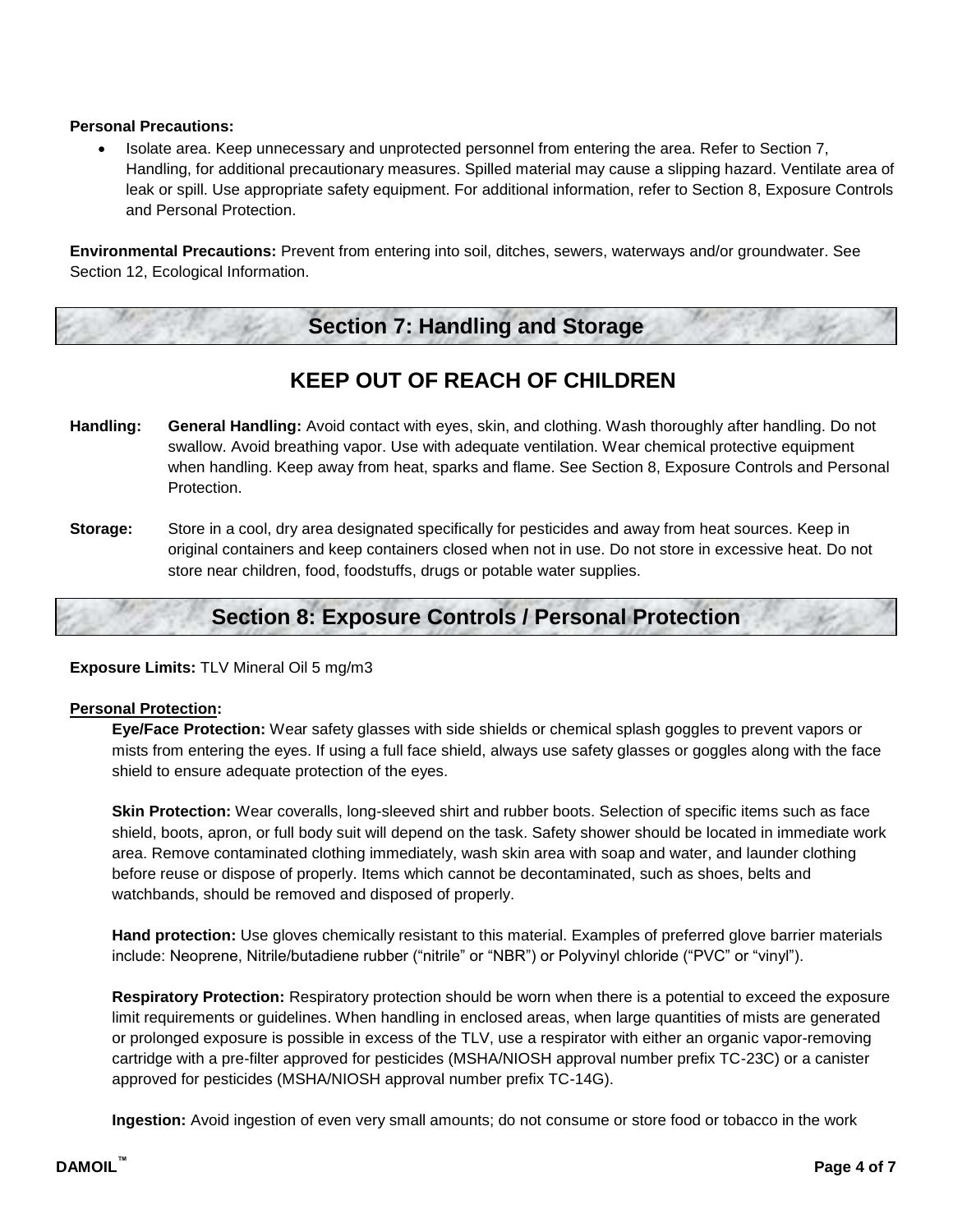area; wash hands and face before smoking or eating.

#### **Engineering Controls:**

**Ventilation:** When handling this product proper ventilation is required to maintain exposure below the TLV. Ventilate all transport vehicles prior to unloading. Facilities storing or utilizing this material should be equipped with and eyewash facility and safety shower.

### **Section 9: Physical and Chemical Properties**

**Physical State:** Liquid **Color:** Colorless **Odor:** Slight petroleum **Flash Point:**  $> 350^{\circ}F$ **Vapor Pressure (mmHg):** N/Av **Boiling Point:** N/A **Vapor Density (air = 1):** N/Av **Bulk Density (H<sub>2</sub>O = 1):** 0.86 g/cc **Freezing Point:** N/Av **Solubility in water (wt. %) weight):** Emulsifies **pH:**  $4 - 7$  (5% dilution) **Viscosity:** N/Av

### **Section 10: Stability and Reactivity**

**Stability/Instability:** Thermally stable at typical use temperatures and in closed containers.

**Conditions to Avoid:**Avoid heat of open flame. Avoid high temperatures above 130°F (54.4°C). Avoid oxidizing agents.

**Hazardous Polymerization:** Will not occur under normal conditions of storage and use.

**Thermal Decomposition:** May release COx, smoke and irritating vapors when heated to decomposition.

## **Section 11: Toxicological Information**

### **Acute Toxicity:**

**Ingestion:**

Oral LD50, (rat): >2,000 mg/kg

#### **Dermal:**

Dermal LD50, (rabbit): >2,000 mg/kg

### **Inhalation:**

Inhalation LC50, (rat): >3.02 mg/l

### **Eye Irritation (rabbit):**

Mildly irritating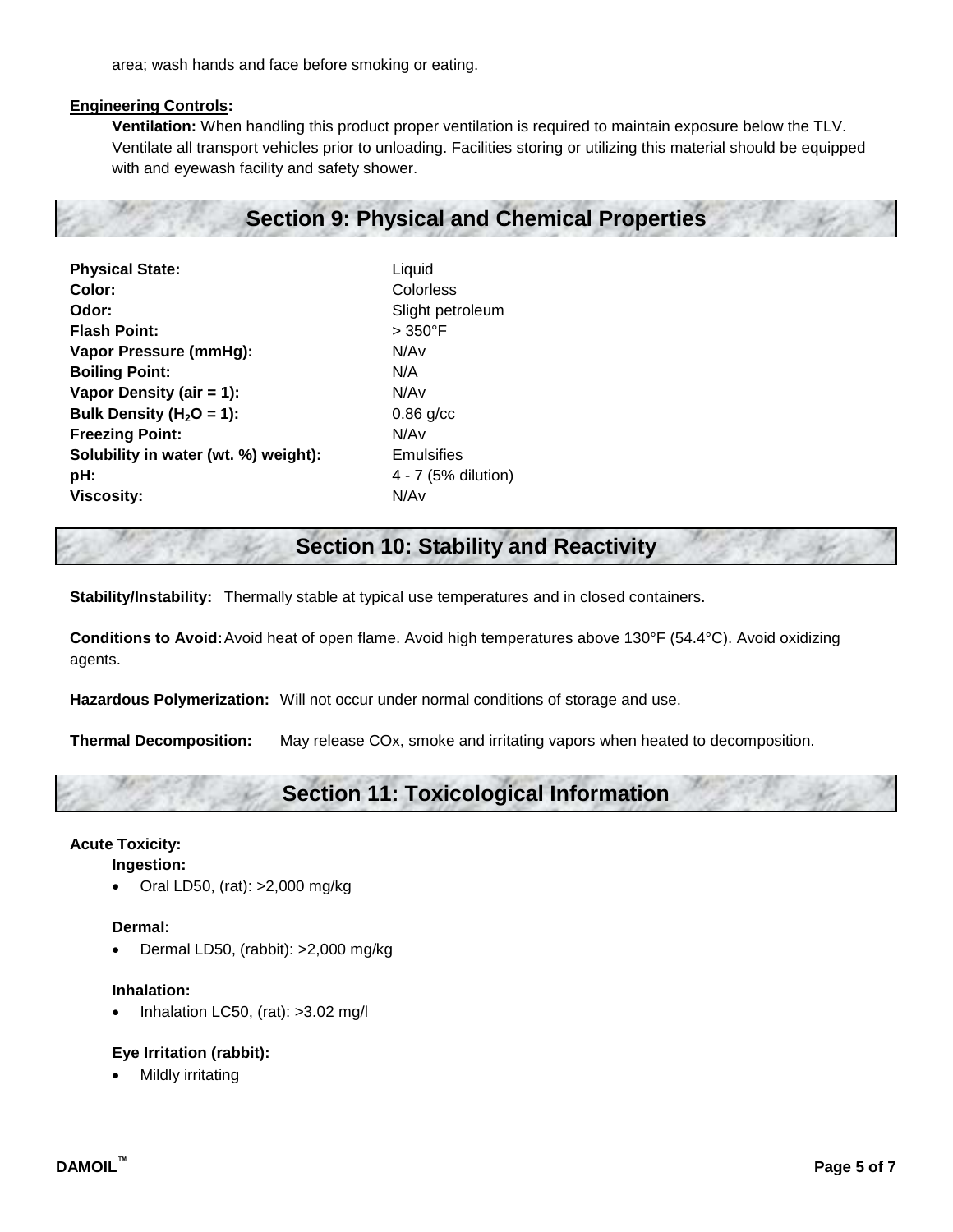### **Skin Irritation (rabbit):**

Mildly irritating

### **Sensitization Skin (guinea pig):**

Non-sensitizer

### **Chronic Toxicity:**

• No known significant effects

### **Carcinogenicity:**

Not likely to cause carcinogenicity in humans

### **Teratogenicity, mutagenicity, and other reproductive effects:** None known

# **Section 12: Ecological Information**

### **ENVIRONMENTAL EFFECTS:**

No known significant effects or critical hazards.

### **Persistence and Degradability:**

N/Av

### **Aquatic Toxicity:**

N/Av

### **Bird Toxicity:**

N/Av

# **Section 13: Disposal Considerations**

If wastes and/or containers cannot be disposed of according to the product label directions, disposal of this material must be in accordance with your local or area regulatory authorities. This information presented below only applies to the material as supplied. The identification based on characteristic(s) or listing may not apply if the material has been used or otherwise contaminated. It is the responsibility of the waste generator to determine the toxicity and physical properties of the material generated to determine the proper waste identification and disposal methods in compliance with applicable regulations. If the material as supplied becomes a waste, follow all applicable regional, national and local laws.

# **Section 14: Transport Information**

### **DOT:** Not regulated

**NAFTA:** Not regulated

**IMDG:** Consult appropriate IMDG regulations for shipment requirements in the Maritime shipping modes.

**ICAO/IATA:** Consult appropriate ICAO/IATA regulations for shipment requirements in the Air modes.

**Freight Description:** Agricultural Miticide, Liquid, N.O.S.